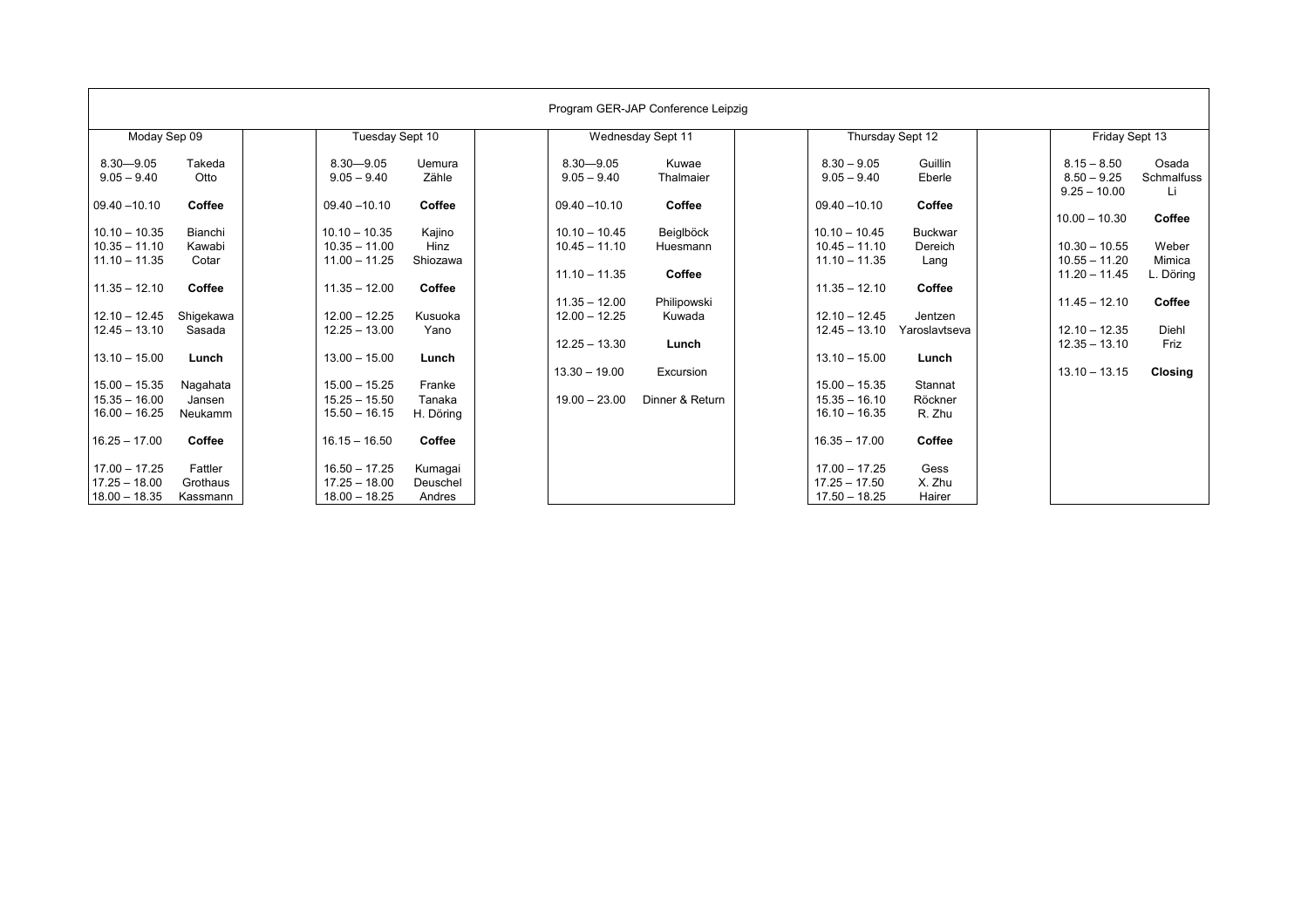# Sebastian Andres

# Local limit theorem for the random conductance model in a degenerate ergodic environment

Consider the Euclidean lattice  $(\mathbb{Z}^d, E^d)$  for  $d \geq 2$ . We study the nearest-neighbor random conductance model, that is a reversible continuous-time Markov process  $\{X_t : t \geq 0\}$  on  $\mathbb{Z}^d$  with jump rates proportional to edge conductances given by a random environment of stationary ergodic random variables  $(\omega_e)_{e \in E^d}$ . In this talk, we present a elliptic and a parabolic Harnack inequality in the case of unbounded degenerate conductances under some moment conditions. The proof is based on an application of Moser's iteration method. One application of the Harnack inequality is to prove the Hölder regularity of the transition density, which is a key ingredient to establish a quenched local limit theorem. This joint work with Jean-Dominique Deuschel and Martin Slowik.

Mathias Beiglböck

## Optimal Transport, Martingales, and Skorokhod embedding.

We will explain a recently discovered connection between Optimal Transport and the areas of model independence / martingale inequalities in probability. This link has a number of fruitful consequences. For instance, the duality theorem from optimal transport leads to new super-replication results. Optimality criteria from the theory of mass transport can be translated to the martingale setup and allow to characterize minimizing/maximizing models in finance. Moreover, the transport viewpoint provides new insights to the classical inequalities of Doob / Burkholder-Davis-Gundy and Skorokhod embedding problem.

# Alessandra Bianchi

## Metastability in Markovian systems via quasi-stationary measures and capacities

In this talk I will present some recent results, obtained in collaboration with A. Gaudilliere, concerning the characterization of metastability for Markovian systemson finite configuration spaces. The two main objects entering this characterization are quasi-stationary measures and capacities. After recalling their definition (and useful generalizations), I will discuss their connection withmetastable systems and review the main results, including sharpestimates on mean exit time and transition time, and the proof of their asymptotic exponential laws. Some examples and applications of the method will be finally discussed.

## Evelyn Buckwar

#### Aspects of stability investigations for numerical methods for SDEs

Asymptotic stability investigations are an important issue in establishing qualitative properties of numerical methods for differential equations, deterministic and stochastic. In this talk we review several approaches for establishing asymptotic stability properties for numerical methods for SDEs.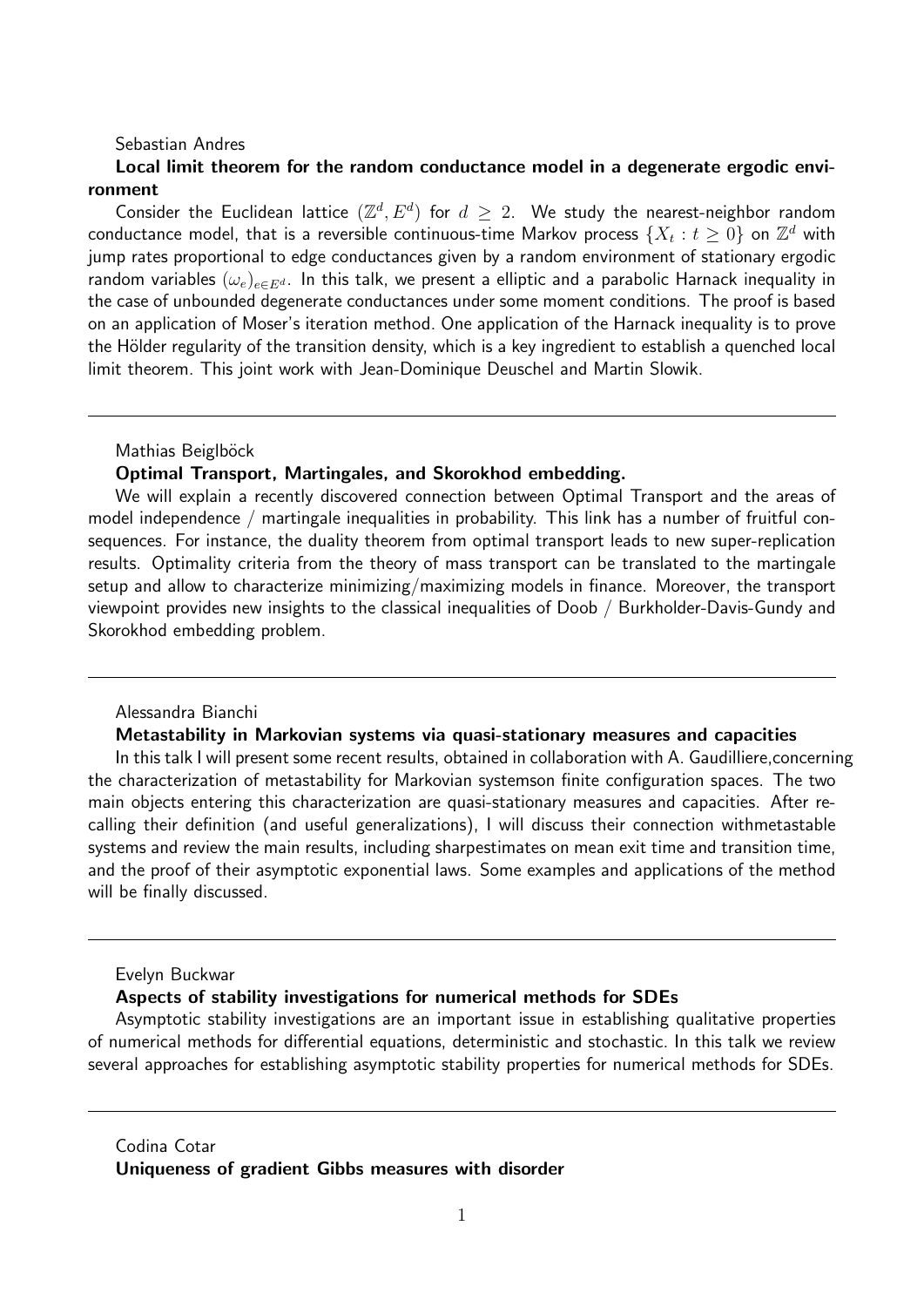We consider two versions of random gradient models. In model A) the interface feels a bulk term of random fields while in model B) the disorder enters though the potential acting on the gradients itself. It is well known that without disorder there are no Gibbs measures in infinite volume in dimension  $d = 2$ , while there are gradient Gibbs measures describing an infinite-volume distribution for the increments of the field, as was shown by Funaki and Spohn. Van Enter and Kuelske proved that adding a disorder term as in model A) prohibits the existence of such gradient Gibbs measures for general interaction potentials in  $d = 2$ . Cotar and Kuelske proved the existence of shift-covariant gradient Gibbs measures for model A) when  $d > 3$  and the expectation with respect to the disorder is zero, and for model B) when  $d \geq 2$ . In the current work, we prove uniqueness of shift-covariance gradient Gibbs measures with expected given tilt under the above assumptions. We also prove decay of covariances for both models.This is based on joint work with Christof Kuelske.

# Steffen Dereich A CLT for multilevel Monte Carlo for Levy-driven SDEs

# Joscha Diehl Stochastic control with rough paths

We study a class of controlled rough differential equations. It is shown that the value function satisfies a HJB type equation; we also establish a form of the Pontryagin maximum principle. Deterministic problems of this type arise in the duality theory for controlled diffusion processes and typically involve anticipating stochastic analysis. We propose a formulation based on rough paths and then obtain a generalization of Roger's duality formula [L. C. G. Rogers, 2007] from discrete to continuous time. We also make the link to old work of [Davis–Burstein, 1987]. This is joint work with Peter Friz and Paul Gassiat

### Hanna Döring

### Connection times in large ad hoc networks

We consider the following dynamic continuum percolation model: A large number of participants move randomly in a given large domain. A prime example of the movement schemes that we consider is the random waypoint model. Messages are instantly transmitted according to a relay principle, i.e., they are iteratedly forwarded from participant to participant over distances  $\leq 2R$ , with  $2R$  the communication radius, until they reach the recipient. We study the connection time of two sample participants, the amount of time over which these two are connected with each other. We quantify its limiting behaviour and give large deviation results.

### Leif Döring

## Jump-SDEs with Singular Coefficients

In recent years classical questions for Brownian SDEs have been extended to SDEs driven by Lvy processes. In this talk we will discuss a class of SDEs that arise naturally from self-similar Markov processes and discuss how their singular coefficients can be treated.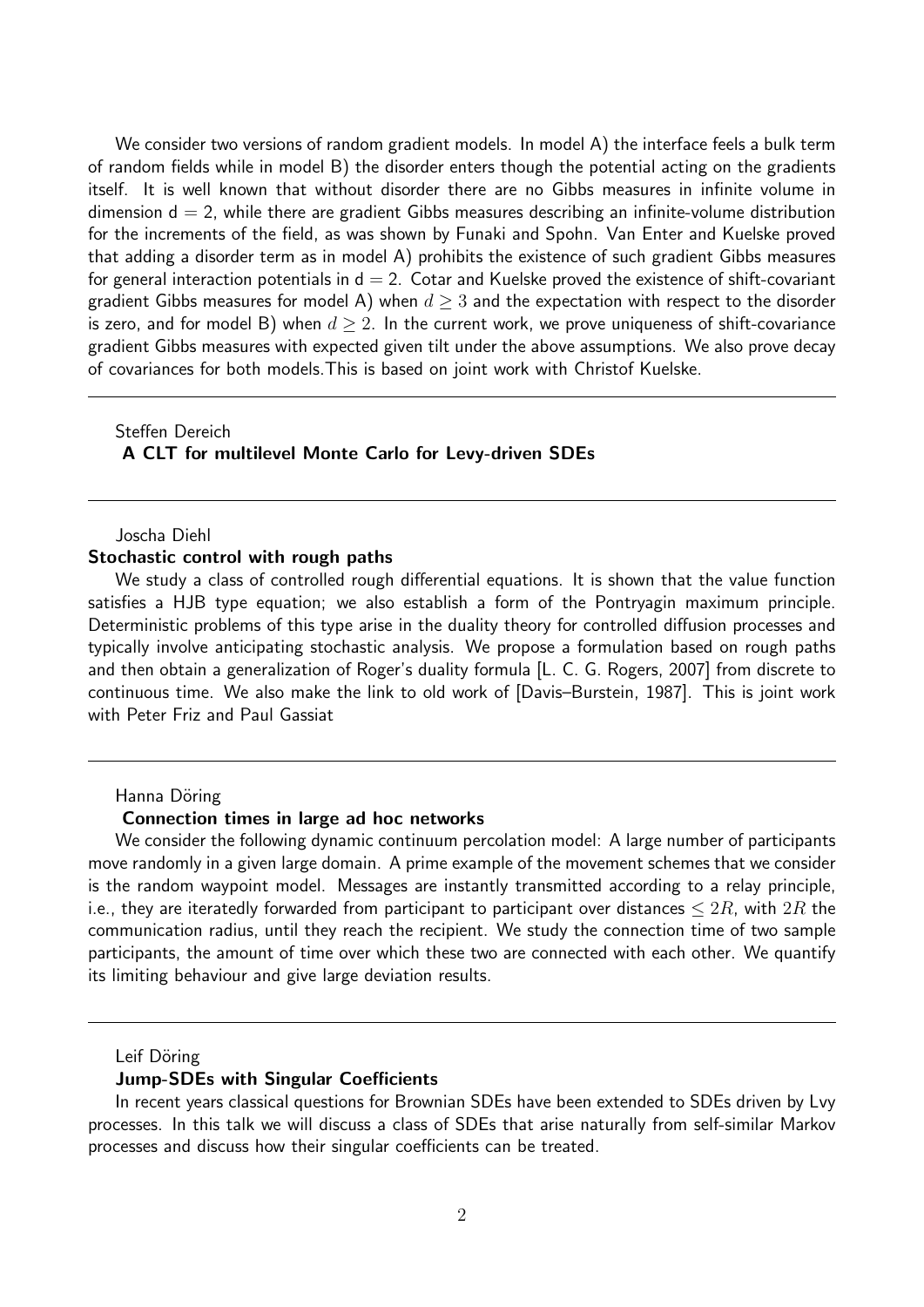## Andreas Eberle

# Contractivity w.r.t. Kantorovich distances for diffusion processes and Markov chain approximations in high dimensions

We consider contractivity for diffusion semigroups and transition kernels of Markov chains w.r.t. Kantorovich  $(L^1$  Wasserstein) distances based on appropriately chosen concave functions. The focus is on the derivation of contraction rates that do not depend on the dimension. Applications include overdamped Langevin diffusions with locally non-convex potentials, products of these processes, and systems of weakly interacting diffusions. For logconcave perturbations of a Gaussian reference measure, dimension independent bounds are also obtained for the Metropolis adjusted Langevin algorithm with semi-implicit Euler proposals - a Metropolis method that can be seen as a sufficiently close discrete time approximation of a correponding Langevin diffusion.

## Torben Fattler

## A dynamical wetting model: Construction and analysis via Dirichlet forms

We give a Dirichlet form approach for the construction of a distorted Brownian motion, where the behavior on the boundary is determined by the competing effects of reflection from and pinning at the boundary. In providing a Skorokhod decomposition of the constructed process we are able to show that the stochastic process is solving the underlying stochastic differential equation weakly for quasi every starting point with respect to the associated Dirichlet form. That the boundary behavior of the constructed process indeed is sticky, we obtain by proving ergodicity of the constructed process. Therefore, we are able to show that the occupation time on specified parts of the boundary is positive. In particular, our considerations enable us to construct a dynamical wetting model (also known as Ginzburg–Landau dynamics) on a bounded set.

## Brice Franke

#### Trajectory homogenization for diffusions with fast incompressible drift

(joint work with Shuenn-Jyi Sheu (NCU Taiwan)).

A Brownian motion moves in an incompressible deterministic flow on a compact Riemannian manifold. What happens if we accelerate the flow while keeping the diffusivity fixed? In this talk we present some limit theorem which states that as the speed of the drift goes to infinity the diffusion converges toward some limit process on some reduced state space. The state space consists of equivalence classes which are defined through the trajectories of the incompressible flow. The limit process is a symmetric Markov process which can be characterized through a Dirichlet form.

### Peter Friz

#### Physical Brownian motion in magnetic field as rough path

The indefinite integral of the homogenized Ornstein-Uhlenbeck process is a well-known model for physical Brownian motion, modelling the behaviour of an object subject to random impulses [L. S. Ornstein, G. E. Uhlenbeck: On the theory of Brownian Motion. In: Physical Review. 36, 1930, 823-841]. One can scale these models by changing the mass of the particle and in the small mass limit one has almost sure uniform convergence in distribution to the standard idealized model of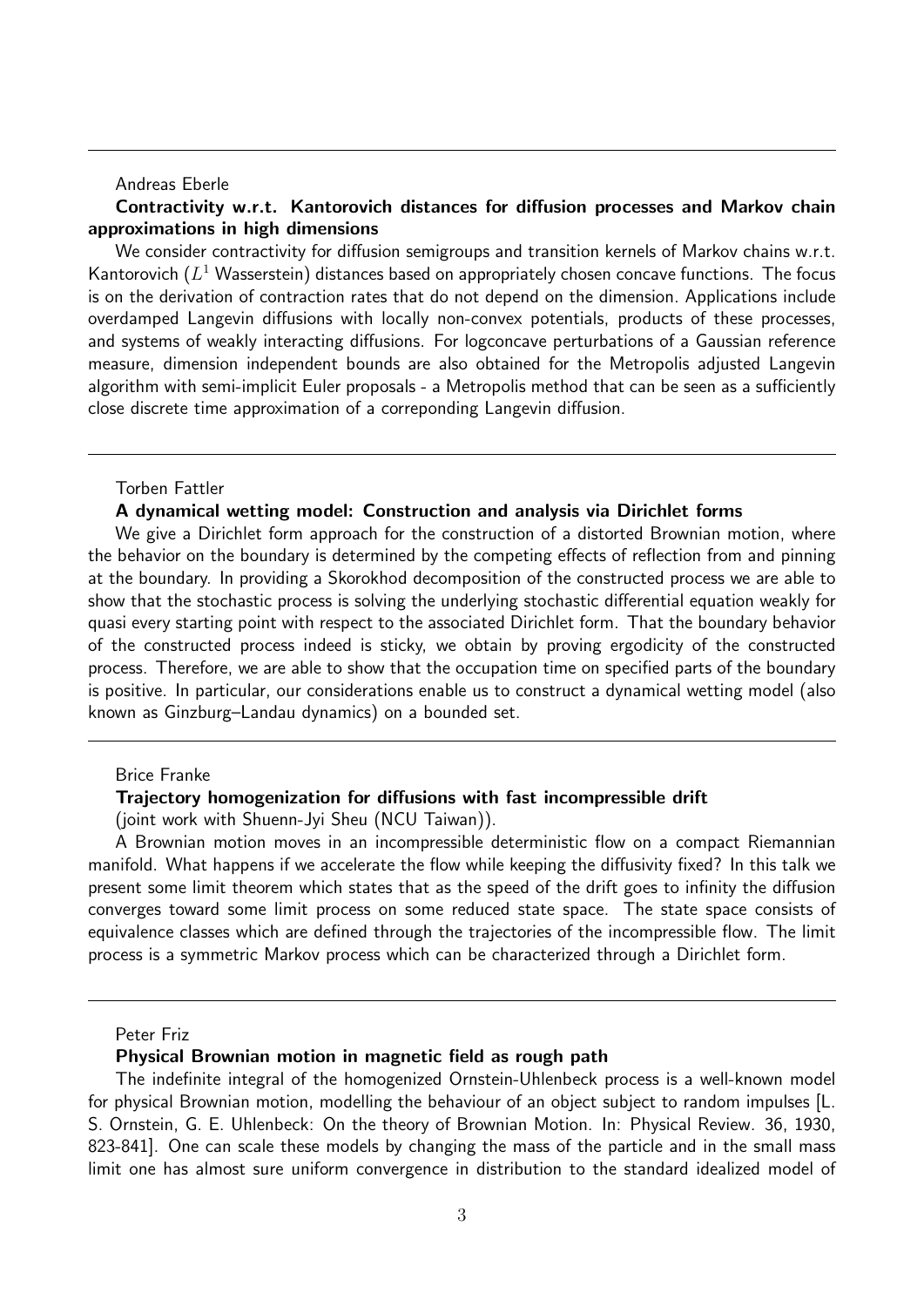mathematical Brownian motion. This provides one well known way of realising the Wiener process. However, this result is less robust than it would appear and important generic functionals of the trajectories of the physical Brownian motion do not necessarily converge to the same functionals of Brownian motion when one takes the small mass limit. In presence of a magnetic field the area process associated to the physical process converges - but not to Levy's stochastic area. We compute explicitly the area correction term and establish convergence, in the small mass limit, of the physical Brownian motion in the rough path sense. Viewing the trajectory of a charged Brownian particle with small mass as a rough path is informative and allows one to retain information that would be lost if one only considered it as a classical trajectory. Joint with Paul Gassiat and Terry Lyons.

## Benjamin Gess

## Finite speed of propagation for stochastic porous media equations

We prove finite speed of propagation for stochastic porous media equations perturbed by linear multiplicative space-time rough signals. Explicit and optimal estimates for the speed of propagation are given. The estimates are then used to prove that the corresponding random attractor has infinite fractal dimension.

### Martin Grothaus

## Scaling limit of interface models

(joint work with Torben Fattler (TU Kaiserslautern) Robert Voßhall (TU Kaiserslautern))

Starting point is the dynamical wetting model, also known as Ginzburg-Landau dynamics with pinning and reflection competing on the boundary, on a bounded set. From the abstract point of view this is a distorted Brownian motion with sticky, reflecting boundary condition. Scaling limits of the corresponding invariant measures have been studied by Deuschel, Giacomin and Zambotti. In this talk we consider the scaling limit of the dynamics in the critical regime.

#### Arnaud Guillin

### Ornstein-Uhlenbeck pinball: Poincaré inequalities in a punctured domain

In this talk we will study the Poincaré constant for the Gaussian measure restricted to  $D =$  $\mathbb{R}^d - B(y,r)$  where  $\overline{B(y,r)}$  denotes the Euclidean ball with center  $y$  and radius  $r$ , and  $d\,\geq\,2.$ We also study the case of the  $l^\infty$  ball (the hypercube). This is the first step in the study of the asymptotic behavior of a  $d$ -dimensional Ornstein-Uhlenbeck process in the presence of obstacles with elastic normal reflections (the Ornstein-Uhlenbeck pinball). (joint work with E. Boissard, P. Cattiaux, L. Miclo)

#### Dynamics near criticality

Heuristically, one can give arguments why the fluctuations of classical models of statistical mechanics near criticality are typically expected to be described by nonlinear stochastic PDEs. Unfortunately, in most examples of interest, these equations seem to make no sense whatsoever due

Martin Hairer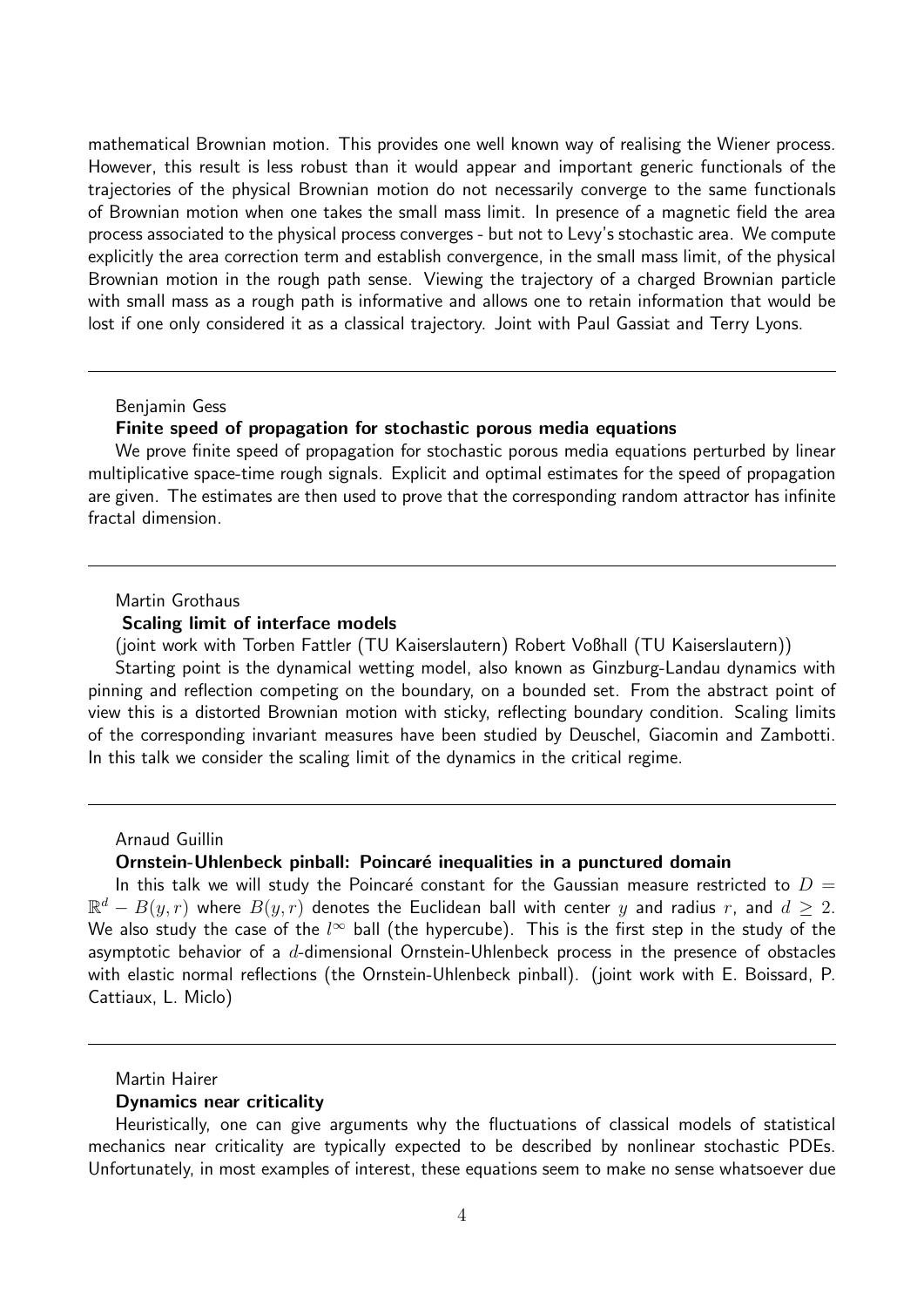to the appearance of infinities or of terms that are simply ill-posed. I will give an overview of a new theory of "regularity structures" that allows to treat such equations in a unified way, which in turn leads to a number of natural conjectures. One interesting byproduct of the theory is a new (and rigorous) interpretation of "renormalisation group techniques" in this context. At the technical level, the main novel idea involves a complete rethinking of the notion of "Taylor expansion" at a point for a function or even a distribution. The resulting structure is useful for encoding "recipes" allowing to multiply distributions that could not normally be multiplied. This provides a robust analytical framework to encode renormalisation procedures.

## Michael Hinz

# Metrics and spectral triples for Dirichlet and resistance forms

The talk deals with intrinsic metrics, Dirac operators and spectral triples induced by regular Dirichlet and resistance forms. We show in particular that if a resistance form is given and the space is compact in resistance metric, then the intrinsic metric yields a length space. Further, given a regular Dirichlet form it is possible to define associated Dirac operators using the first order calculus by Cipriani and Sauvageot. We investigate some spectral properties. If the Dirichlet form admits a carr operator then we can construct a spectral triple, and in the compact and strongly local case the associated Connes metric coincides with the intrinsic metric.

## Martin Huesmann

# Optimal transport and Skorokhod embedding

It is well known that several solutions to the Skorokhod problem optimize certain "cost"- or "payoff"-functionals. We use the theory of Monge-Kantorovich transport to study the corresponding optimization problem. We formulate a dual problem and establish duality based on the duality theory of optimal transport. Notably the primal as well as the dual problem have a natural interpretation in terms of model-independent no arbitrage theory. In optimal transport the notion of c-monotonicity is used to characterize the geometry of optimal transport plans. We derive a similar optimality principle that provides a geometric characterization of optimal stopping times. We then use this principle to derive several solutions to the Skorokhod embedding problem. (joint work with Mathias Beiglböck)

### Sabine Jansen

## Duality of Markov processes with respect to a function

There are several notions of duality for Markov processes. Duality with respect to a measure has been introduced in the context of potential theory, and there is by now a rich theory for this notion. Duality with respect to a function is a powerful tool in interacting particle systems and population genetics, but a general theory for this notion is still missing. This talk will present some first steps towards a systematic investigation of duality with respect to a function, with a focus on the functional analytic structures that are involved. The talk is based on joint work with Noemi Kurt (TU Berlin).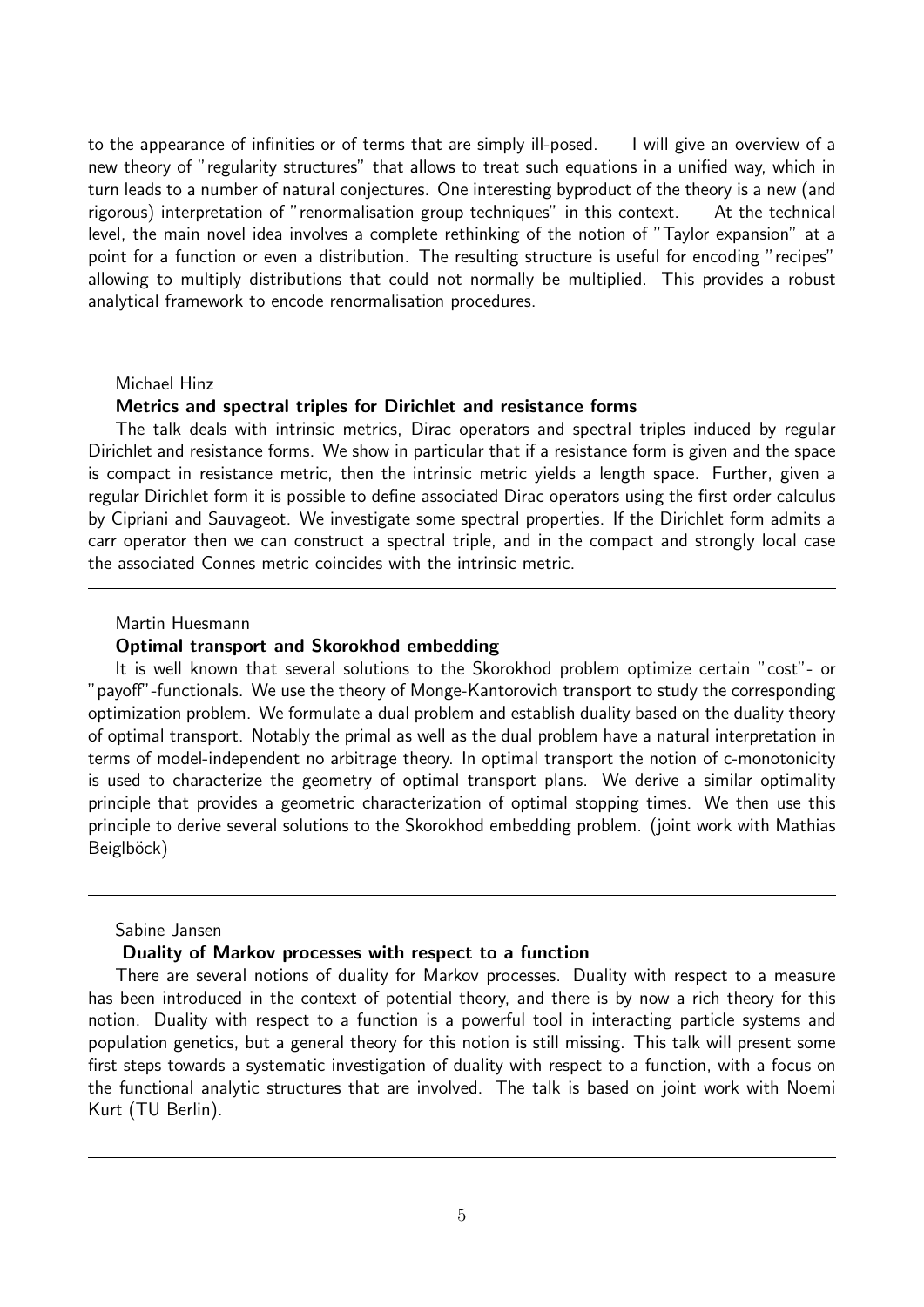# Arnulf Jentzen

# Regularity, strong completeness and approximations for nonlinear stochastic differential equations and their Kolmogorov partial differential equations

In this talk we analyze how smooth the solution of a nonlinear stochastic differential equation (SDE) depends in the strong  $L^p$ -sense on the initial value as well as the related question of regularity preservation of the associated second-order linear Kolmogorov partial differential equation (PDE). In the first part of this talk we give an example of a second-order linear Kolmogorov PDE with a globally bounded and smooth drift coefficient, a constant diffusion coefficient and a smooth initial function with compact support such that the unique globally bounded viscosity solution of the PDE is not even locally Hoelder continuous and, thereby, we disprove the existence of globally bounded classical solutions of this PDE. This, in particular, shows that there exist an SDE with a globally bounded and smooth drift coefficient and a constant diffusion coefficient whose solution does in the strong  $L^p$  sense not depend smoothly on the initial value. In the second part of this talk we present a result that gives sufficient conditions to ensure that the solutions of nonlinear SDEs depend smoothly on the initial values. We briefly illustrate this result by a few example SDEs from finance, physics and biology. The first part of this talk is based on a joint work with Martin Hairer and Martin Hutzenthaler (see [http://arxiv.org/abs/1209.6035]). The second part of this talk is based on a joint work with Sonja Cox and Martin Hutzenthaler.

### Naotaka Kajino

Periodic and non-periodic aspects of the heat kernel asymptotics on Sierpinski carpets The purpose of this talk is to present the author's recent results in [2, 3] on various short time asymptotics of the canonical heat kernel on Sierpiński carpets.

Let K be a generalized Sierpiński carpet, which is a compact subset of  $\mathbb{R}^d$  for some  $d \in \mathbb{N}$ , and let  $p_t(x, y)$  be the transition density of the Brownian motion on K (the canonical heat kernel). Then it is well-known that there exist  $c_1, c_2 \in (0, \infty)$  and  $d_w \in (2, \infty)$  such that for any  $x \in K$ ,

$$
c_1 \leq t^{d_f/d_w} p_t(x, x) \leq c_2, \quad t \in (0, 1],
$$

where  $d_{\rm f}$  is the Hausdorff dimension of  $K$  with respect to the Euclidean metric.  $d_{\rm w}$  is called the walk dimension of K, which is defined through the time scaling factor  $\tau$  for the Brownian motion on  $K.$  Then it is natural to ask how  $t^{d_{\rm f}/d_{\rm w}}p_t(x,x)$  behaves as  $t\downarrow 0$  and in particular whether the limit  $\lim_{t\downarrow 0}t^{d_{\rm f}/d_{\rm w}}p_t(x,x)$  exists. In fact, this limit does *not* exist for "generic"  $x\in K$ , and more strongly we have the following theorem. Recall that  $f : (0, \infty) \to (0, \infty)$  is said to vary regularly at 0 if and only if the limit  $\lim_{t\downarrow 0} f(\alpha t)/f(t)$  exists in  $(0,\infty)$  for any  $\alpha \in (0,\infty)$ .

**Theorem 1** ([2, Theorem 5.11]). There exist  $c_3 \in (0,\infty)$  and a Borel subset N of K satisfying  $\nu(N) = 0$  for any self-similar measure  $\nu$  on K, such that for any  $x \in K \setminus N$ ,

$$
p_{(\cdot)}(x,x) \text{ does } \textbf{not} \text{ vary regularly at } 0,
$$
 (NRV)

$$
\limsup_{t\downarrow 0} \left| t^{d_f/d_w} p_t(x,x) - G(-\log t) \right| \ge c_3 \quad \text{for any periodic function } G: \mathbb{R} \to \mathbb{R}. \tag{NP}
$$

On the other hand, the (spectral) partition function  $Z(t)$ , which is the trace of the associated heat semigroup at time t, is expected to exhibit log-periodic behavior, since  $Z(t)$  can be written as  $Z(t)=\sum_{n\in\mathbb{N}}e^{-\lambda_nt}$  by using the eigenvalues  $\{\lambda_n\}_{n\in\mathbb{N}}$  of the associated Laplacian on  $K$  and  $\{\lambda_n\}_{n\in\mathbb{N}}$ should strongly reflect the self-similarity of the space. Indeed, we have the following log-periodic asymptotic expansion of Z, which is essentially a refinement of  $[1,$  Theorem 4.1].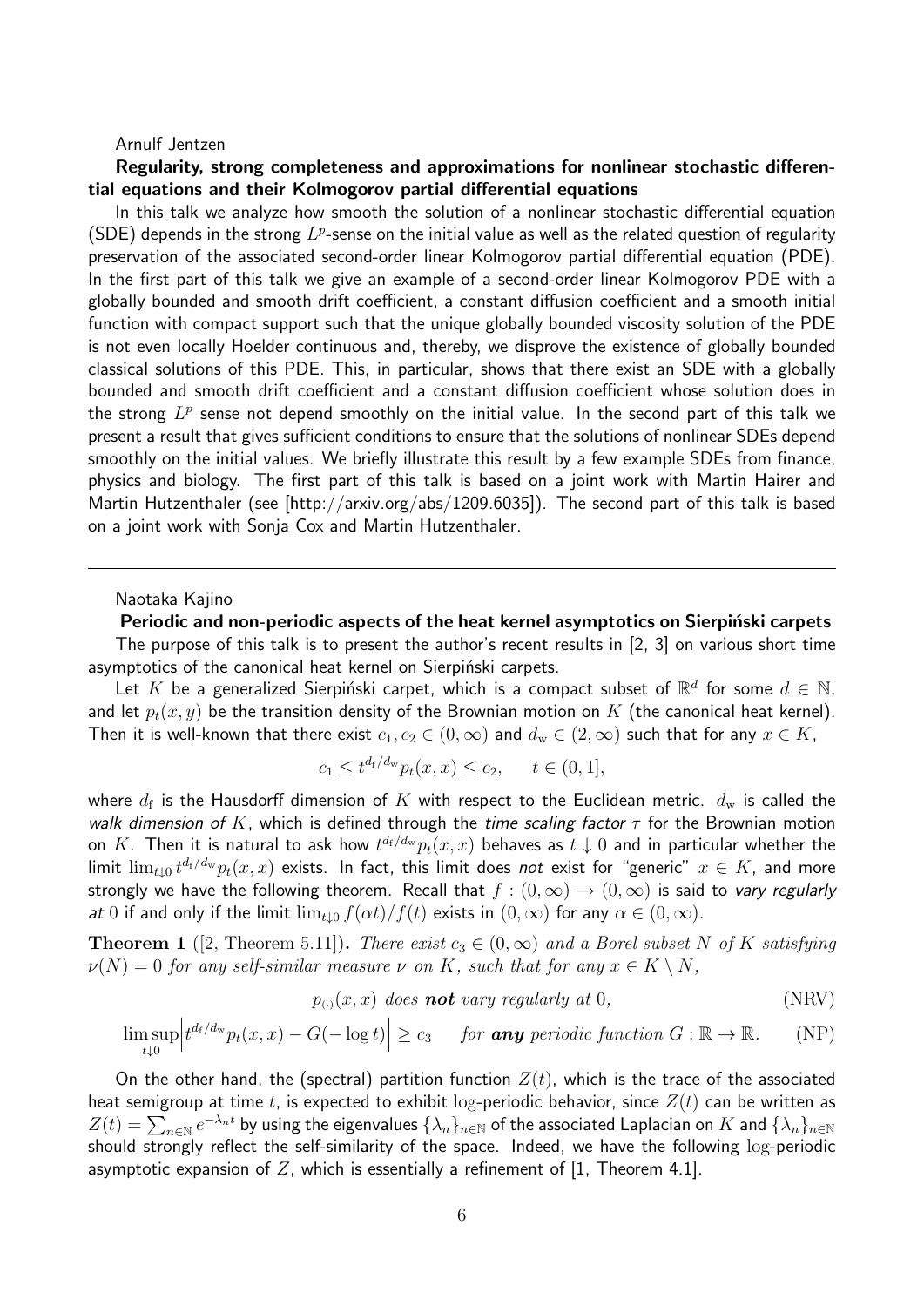**Theorem 2** ([3, Theorem 4.10]). Set  $d_k := \dim_H(K \cap ([0,1]^{d-k} \times \{0\}^k))$  for  $k \in \{0, \ldots, d\}$ , where dim<sub>H</sub> denotes Hausdorff dimension with respect to the Euclidean metric (note that  $d_0 =$  $d_{\rm f}$ ,  $d_{d-1} = 1$  and  $d_d = 0$ ). Then there exist  $c_4 \in (0, \infty)$  and continuous  $\log \tau$ -periodic functions  $G_k : \mathbb{R} \to \mathbb{R}, k \in \{0, \ldots, d\}, \text{ with } G_0, G_1 \text{ being } (0, \infty)\text{-valued}, \text{ such that }$ 

$$
Z(t) = \sum_{k=0}^{d} t^{-d_k/d_w} G_k(-\log t) + O\Big(\exp(-c_4 t^{-\frac{1}{d_w-1}})\Big) \quad \text{as } t \downarrow 0.
$$

- [1] B. M. Hambly, Asymptotics for functions associated with heat flow on the Sierpinski carpet, Canad. J. Math. 63 (2011), 153–180.
- [2] N. Kajino, Non-regularly varying and non-periodic oscillation of the on-diagonal heat kernels on self-similar fractals, Contemporary Mathematics, 2013, in press.
- [3] N. Kajino, Log-periodic asymptotic expansion of the spectral partition function for self-similar sets, Comm. Math. Phys., 2013, in press.

### Moritz Kassmann

### The Dirichlet problem for nonlocal operators

In the talk we set up the Dirichlet problem for symmetric and nonsymmetric nonlocal operators. We discuss solvability of this problem with the help of classical tools like the Fredholm alternative and the weak maximum principle. The talk ist based on a joint preprint with M. Felsinger and P. Voigt, both from Bielefeld University.

### Hiroshi Kawabi

# Uniqueness of Dirichlet forms related to stochastic quantization under exponential interaction in two-dimensional finite volume

In this talk, we consider Dirichlet forms given by two-dimensional space-time quantum fields with interactions of exponential (and trigonometric) type in finite volume. We discuss  $L^p$ -uniqueness of the corresponding Dirichlet operator and construct a weak solution (in the probability sense) of the stochastic quantization equation under a suitable condition on the regularization parameter. This talk is based on ongoing jointwork with Sergio Albeverio, Stefan Michalache and Michael Röckner.

Takashi Kumagai

# Biased random walk on critical Galton-Watson trees conditioned to survive

We consider the biased random walk on a critical Galton-Watson tree conditioned to survive, and confirm that this model with trapping belongs to the same universality class as certain onedimensional trapping models with slowly-varying tails. Indeed, in each of these two settings, it is possible to establish closely-related functional limit theorems involving an extremal process and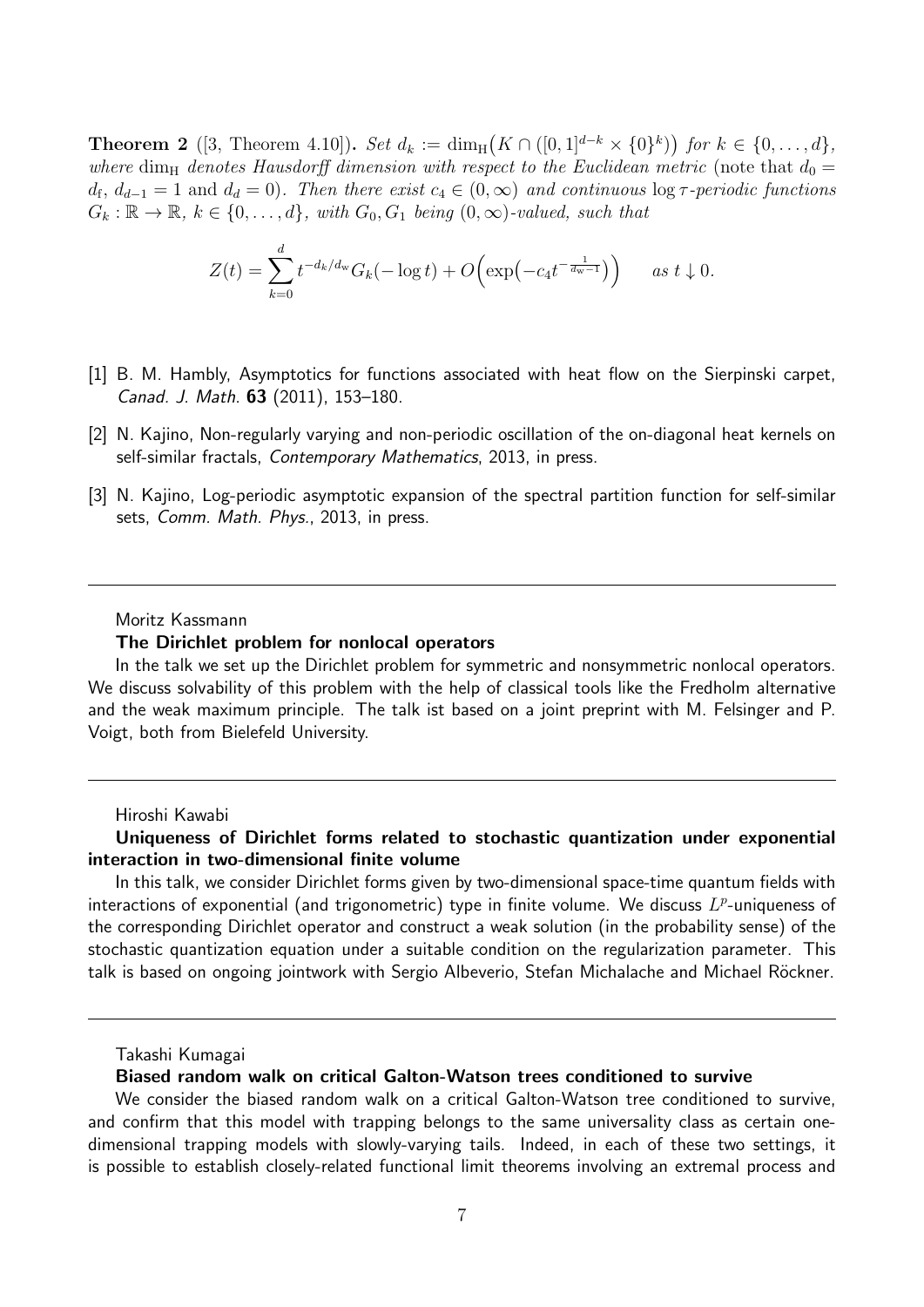also demonstrate extremal aging occurs. This is a joint work with David Croydon (Warwick) and Alexander Fribergh (Toulouse).

# Seiichiro Kusuoka

Pinned diffusion processes and Hölder continuity of the fundamental solutions to parabolic equations with irregular coefficients

We consider uniformly elliptic second-order differential parabolic partial differential equations of parabolic type with bounded measurable coefficients (not necessary continuous). It is known that the fundamental solution to the equations exists and is locally Hölder continuous. In this talk, we concern the lower bound of the index for the Hölder continuity. We use the pinned diffusion processes for the probabilistic representation of the fundamental solutions and the coupling method to obtain the regularity of them. Under some assumptions on the regularity of the coefficient of the second-order differential term we obtain a lower bound.

# Kazumasa Kuwada

Entropic curvature-dimension condition and Bochner's inequality We prove the equivalence of the curvature-dimension bounds of Lott-Sturm-Villani (via entropy and optimal transport) and of Bakry–Emery (via energy and  $\Gamma_2$ -calculus) in complete generality for infinitesimally Hilbertian metric measure spaces. In particular, we establish the full Bochner inequality on such metric measure spaces. Moreover, we deduce new contraction bounds for the heat flow on Riemannian manifolds and on mms in terms of the  $L^2\text{-}\mathsf{W}$ asserstein distance.

# Kazuhiro Kuwae

## Resolvent flows for convex functionals and  $p$ -harmonic maps

I will talk on the unique existence of the (non-linear) resolvent associated to a coercive proper lower semi continuous function satisfying a weaker notion of p-strong  $\lambda$ -convexity on a complete metric space and establish the existence of the minimizer of such functions for  $\lambda > 0$  as the large time limit of the reolvents, which generalizes the pioneering works by J. Jost for convex functionals on complete  $CAT(0)$ -spaces. The results can be applied to  $L^p$ -Wasserstein space over complete p-uniformly convex spaces. As an application, we solve an initial boundary value problem for  $p$ harmonic maps into  $CAT(0)$ -spaces in terms of Cheeger type  $p$ -Sobolev spaces.

### Annika Lang

## Covariance structure of parabolic stochastic partial differential equations

In applications, expectations of functionals of solutions of stochastic partial differential equations are of interest, which mainly have to be obtained by simulation. In this talk, efficient methods for the simulation of the expectation of infinite-dimensional stochastic processes are presented, with a special emphasis on the covariance of the solution of parabolic partial differential equations. The covariance is related to the solution of a deterministic, tensorized evolution equation, which is considered in a space-time weak variational formulation.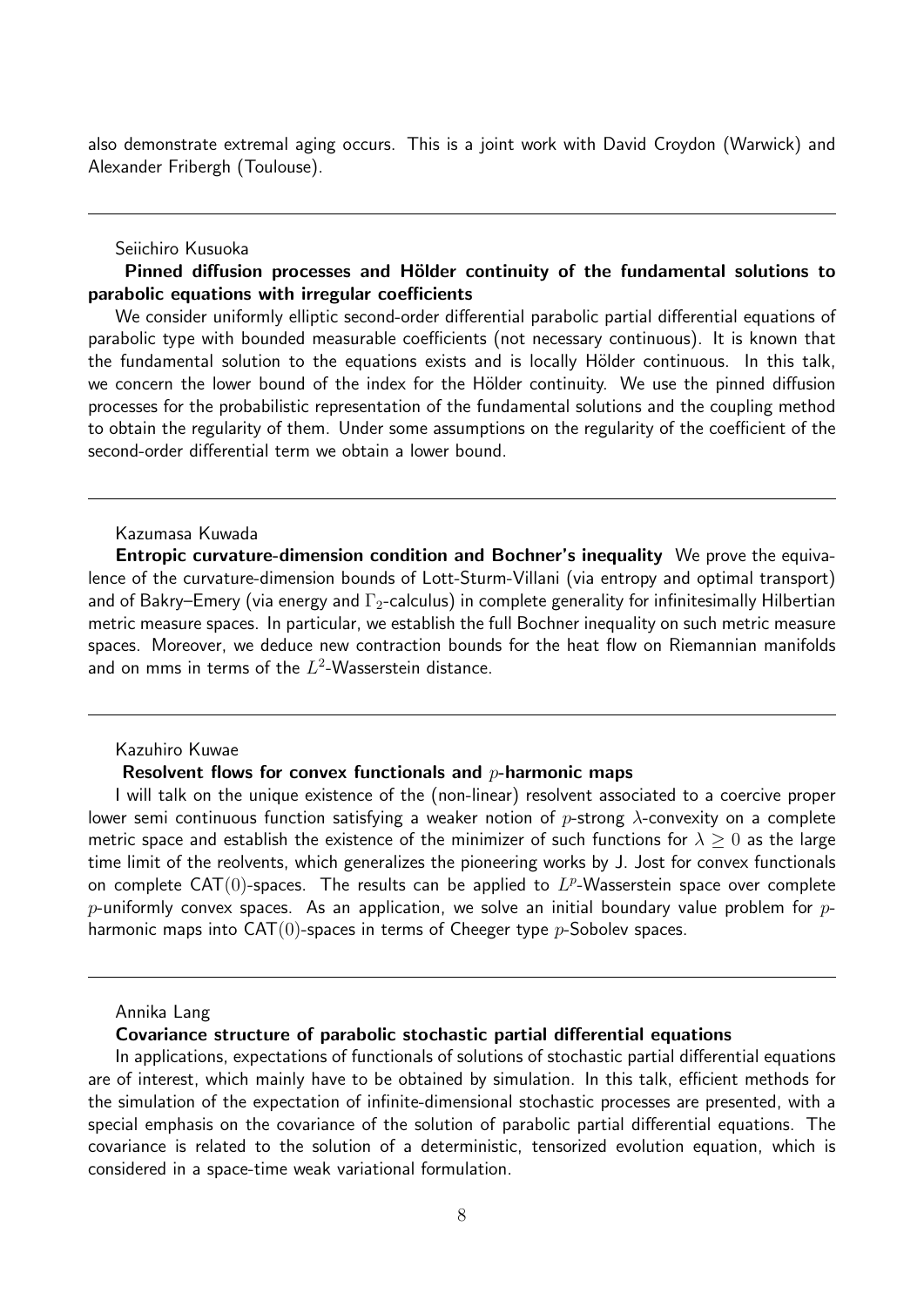# Xue-Mei Li Mckean-Vlasov SDE with singular interaction

We study stochastic differential equations whose coefficients depending on the probability distribution of the solution. We will in particular consider a Mckean-Vlasov type interaction with irregular potential.

### Ante Mimica

## Unavoidable collections of balls for isotropic Levy processes

A collection of pairwise disjoint balls in the Euclidean space is said to be avoidable with respect to a transient process if the process with positive probability escapes to infinity without hitting any ball. We study suffcient and necessary conditions for avoidability with respect to unimodal isotropic Levy processes satisfying a certain scaling hypothesis. This is joint work with Zoran Vondracek.

### Yukio Nagahata

## On hydrodynamic limit for simple exclusion process with degenerate rates.

Simple exclusion process with degenerate rates is one of the simplest system called kinetically constrained lattice gases, which have been introduced in the physical literature as simplified models for some peculiar phenomena of the "glassy" dynamics.

Let us consider discrete torus  $T_n = \{1, 2, \ldots n\}$  (*n* is identified with 0). We define the set of configurations by  $\Sigma_n:=\{0,1\}^{T_n}$ , the set of configurations conditioned by the number of particles by  $\Sigma_{n,k} := \{ \eta \in \Sigma_n; \sum_{x \in T_n} \eta_x = k \}.$ 

For  $\eta \in \Sigma_n$  and  $x, y \in T_n$ , we define the configuration  $\eta^{x,y} \in \Sigma_n$  by  $(\eta^{x,y})_x = \eta_y$ ,  $(\eta^{x,y})_y = \eta_x$ , and  $(\eta^{x,y})_z = \eta_z$  for  $z \neq x,y$ , and the operator  $\pi^{x,y}$  by  $\pi^{x,y}f(\eta) = f(\eta^{x,y}) - f(\eta)$ . We set  $c(\eta) := \eta_{-1} + \eta_2$ . Let  $\tau_x$  be a shift operator. Given a local function g, which is strictly positive and does not depend on the value of  $\eta_0$  nor  $\eta_1$ , we define the generator of simple exclusion process with degenerate rate  $L = L_a$  by

$$
Lf(\eta) = \sum_{x \in T_n} \tau_x(c(\eta)g(\eta))\pi^{x,x+1}f(\eta)
$$

for all local function  $f$ .

This model is "non-gradient" type. To establish the hydrodynamic limit for non-gradient model, "gradient replacement" lemma plays a key role. I will talk on "gradient replacement" lemma for this model.

#### Stefan Neukamm

#### Stochastic Homogenization: An optimal quantitative two-scale expansion

Consider a discrete elliptic equation on the discrete torus of size L, with iid con- ductivities. We show that the L2 -norm in probability of the discrete H1 -norm in space of the first two terms of the two-scale expansion decays with the same rate as in the case of deterministic, periodic coefficients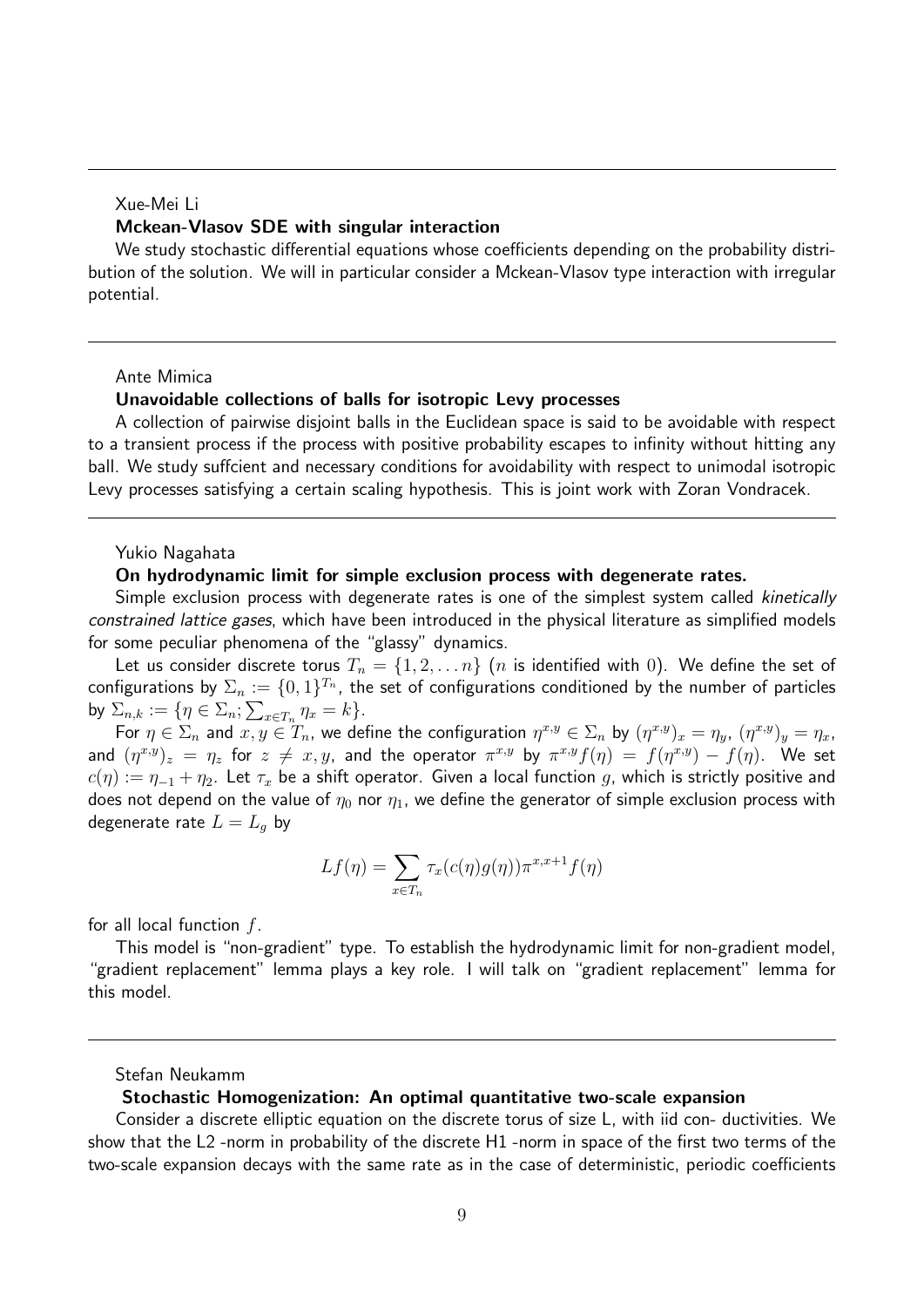(up to a logarithm in dimension 2). The proof relies on moment bounds on the corrector and its gradient, an estimate of the error on the approximation of the homogenized coefficients by periodization, and annealed estimates on derivatives of the random Green's function. This is joint work with Antoine Gloria and Felix Otto.

# Hirofumi Osada Ginibre random point field

Ginibre random point field is a translation and rotation invariant random point field (a probability measure on configuration space) over  $\mathbb{R}^2$ . It is an infinitely many particle system interacting via the 2D Coulomb potential with inverse temperature  $\beta = 2$ . I talk about several interesting geometric properties of Ginibre random point field. In particular, I explain "Palm decomposition and density restore formulae", which is a very specific property of Ginibre random point field. This property is a key to the dynamical rigidity of Ginibre interacting Brownian motions.

# Felix Otto

# A quantitative theory in stochastic homogenization

In many applications, one has to solve an elliptic equation with coefficients that vary on a length scale much smaller than the domain size. We are interested in a situation where the coefficients are characterized in statistical terms: Their statistics are assumed to be translation invariant and to decorrelate over large distances. As is known by qualitative theory, the solution operator behaves – on large scales – like the solution operator of an elliptic problem with  $homogeneous, deterministic$ coefficients!

We are interested in several quantitative aspects: How close is the actual solution to the homogenized one — we give an optimal answer, and point out the connections with elliptic regularity theory (input from Nash's theory, a new outlook on De Giorgi's theory).

We are also interested in the quantitative ergodicity properties for the process usually called "the environment as seen from the random walker". We give an optimal estimate that relies on a link with (the Spectral Gap for) another stochastic process on the coefficient fields, namely heat-bath Glauber dynamics. This connection between statistical mechanics and stochastic homogenization has previously been used in opposite direction (i. e. with qualitative stochastic homogenization as an input).

Theory provides a formula for the homogenized coefficients, based on the construction of a "corrector", which defines harmonic coordinates. This formula has to be approximated in practise, leading to a random and a systematic error. If time permits, we point out optimal estimates of both.

This is joint work with A. Gloria, S. Neukamm, and D. Marahrens.

#### Robert Philipowski

### Martingales on manifolds with time-dependent connection

Martingales on manifolds with a fixed connection have been studied for a long time. Moreover, they have been successfully applied to the study of harmonic maps between Riemannian manifolds. Motivated by Perelman's proof of the Poincar conjecture using Ricci flow there is nowadays a strong interest in stochastic analysis on manifolds with time-dependent geometry. In this talk we define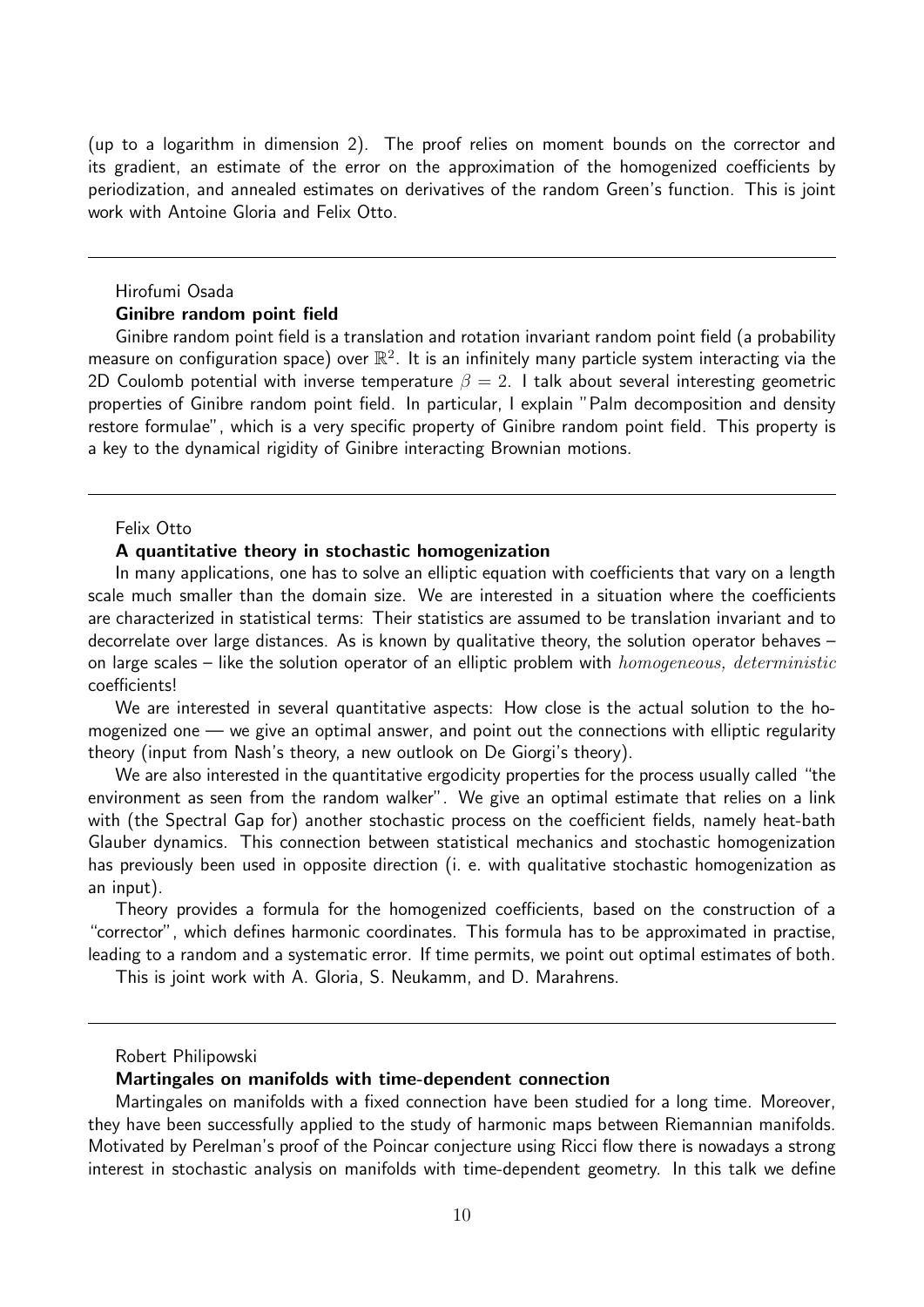martingales in such a time-dependent context and show how they can be applied to the study of the harmonic map heat flow.

#### Michael Röckner

# An Analytic Approach to Infinite Dimensional Continuity and Fokker–Planck–Kolmogorov **Equations**

(joint work with Vladimir Bogachev, Giuseppe Da Prato and Stanislav Shaposhnikov)

We present a new uniqueness result for solutions to Fokker–Planck–Kolmogorov (FPK) equations for probability measures on infinite-dimensional spaces. We consider infinite-dimensional drifts that admit certain finite dimensional approximations. In contrast to most of the previous work on FPKequations in infinite dimensions, we include cases with non-constant coefficients in the second order part and also include degenerate cases where these can even be zero, i.e. we prove uniqueness of solutions to continuity equations. Also new existence results are proved. Applications to proving well- posedness of Fokker-Planck-Kolmogorov equations associated with SPDEs and of continuity equations associated with PDE are discussed.

### Makiko Sasada

### On the spectral gap of binary interaction processes having product reversible measures

We give a general strategy to obtain a lower bound on the spectral gap for a class of binary interaction processes having product reversible measures. In 2008, Caputo showed that, for a class of binary collision processes on the complete graph, the analysis of the spectral gap of an N-component system can be reduced to that of the same system for  $N = 3$ . In this talk, we give a comparison technique to reduce the analysis of the spectral gap on d -dimensional lattice to that on the complete graph for binary collision processes. Also, we show another type of comparison theorem which allows us to reduce the spectral gap estimate for binary interaction processes to that for binary collision processes. The method applies to a number of interesting processes on the complete graph and also on d -dimensional lattice, including stochastic energy exchange models, Ginzburg-Landau models and interacting particle models.

#### Björn Schmalfuß

## Dynamics of stochastic evolution equations driven by a fractional Brownian motion.

We discuss the generation of random dynamical systems generated by a stochastic evolution equation driven by a fractional Brownian motion. In addition, we mention some cases where these random dynamical systems have a random invariant manifold or a random attractor.

#### Ichiro Shigekawa

## Spectra of 1-dimensoinal diffusion operators: some examples

It is well-known that the Hermite polynomials are eigenfunctions of Ornstein-Uhlenbeck operator. Here the Hermite polynomials are defined by

$$
H_n(x) = \frac{(-1)^n}{n!} e^{x^2/2} \frac{d^n}{dx^n} e^{-x^2/2}, \quad n = 0, 1, \dots
$$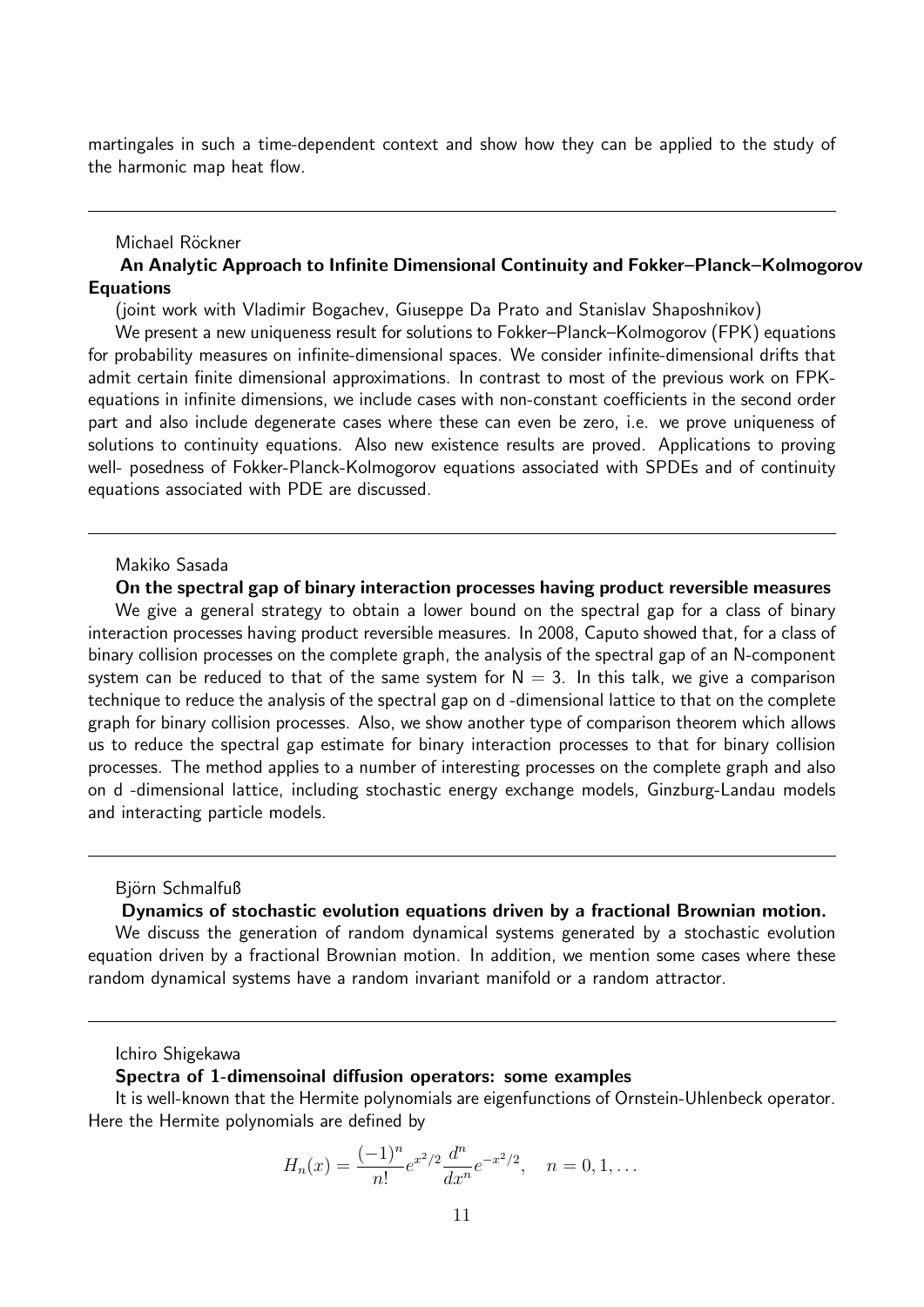They satisfy the identities  $H'_n(x) = H_{n-1}(x)$ ,  $n = 1, 2, \ldots$  . This relation suggests that the differentiation gives rise to a correspondence between two families of eigenfunctions. In this talk, we will give a general framework of this fact for diffusion operators of the form  $\frac{1}{p}(apu')'.$  We also discuss some examples including Bessel functions, Laguerre polynomials, etc.

Yuichi Shiozawa

### Upper escape rate of Markov chains on weighted graphs

This talk is based on the joint work with Xueping Huang (FSU Jena). We obtain an upper escape rate function for a continuous time minimal symmetric Markov chain defined on a locally finite weighted graph. This upper rate function, which has the same form as the manifold setting, is given in terms of the volume growth with respect to an adapted path metric. Our approach also gives a weak form of Folz's theorem on the conservativeness as a consequence.

# Wilhelm Stannat

# Stochastic stability of traveling waves in nerve axon equations

We consider stochastic partial differential equations modeling the propagation of the action potential along the nerve axon of a single neuron subject to channel noise uctuations, including stochastic FitzHugh-Nagumo systems. Stochastic stability of the action potential is proven using functional inequalities and an implicitly defined phase adaption. Our approach is new even for the deterministic case. A stochastic differential equation for the speed of the action potential is derived that allows to decompose the stochastic dynamics into the propagating action potential and noise fluctuations. Our approach also allows to calculate the probability of a propagation failure w.r.t. the to underlying channel noise fluctuations.

#### Masayhoshi Takeda

## A Variational Formula for Dirichlet Forms and Existence of Ground States

Let L be the generator of a symmetric Markov process on a locally com- pact separable metric space. Employing a variational formula for Dirichlet forms, we show that if the Markov process has a tightness property, then the ground state of L exists. Moreover, for a certain measure  $\mu$  in the Kato class we show the existence of the ground state of the time-changed operator  $\mu L$  or the Schrödinger-type operator  $L + \mu$ .

#### Ryokichi Tanaka

## Discrete random walks on the group Sol

We study a discrete random walk on a certain solvable Lie group Sol of exponential volume growth. The boundary behavior of the random walk highly depends on the step distribution ?. We show that the harmonic measure ? on the boundary can be both regular and singular with respect to Lebesgue measure according to the random walks we consider. This gives a counterexam- ple for a problem raised by Kaimanovich and Le Prince, and a discrete counter part of Brownian motion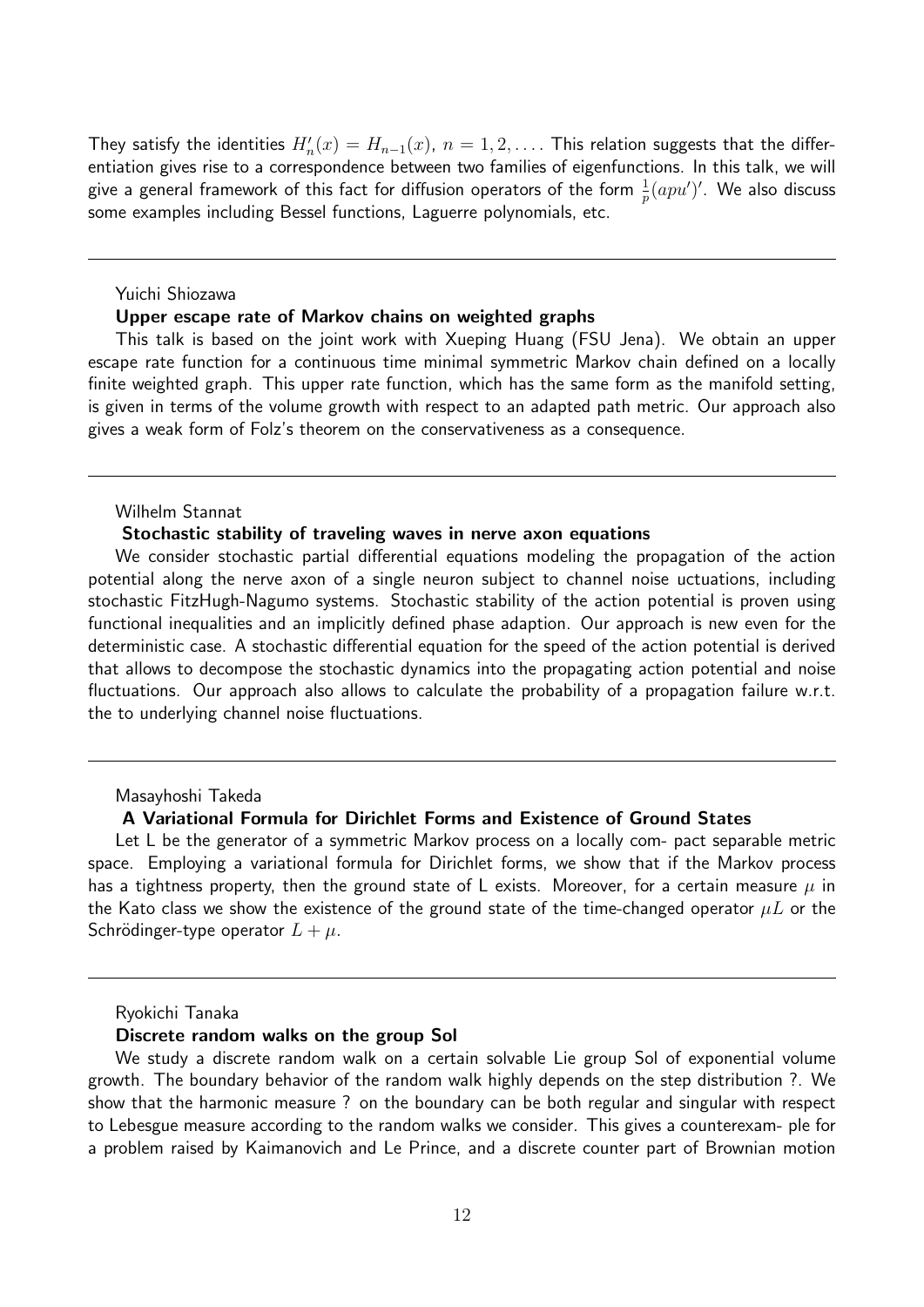which is studied by Broffero, Salvatori and Woess. We will emphasize the connection to Bernoulli convolutions. The talk is based on the joint work with J. Brieussel (Universite Montpellier).

Anton Thalmaier

## Brownian motion, moving metrics and entropy formulas

We discuss notions of stochastic differential geometry in the framework of manifolds evolving along a geometric flow. In particular, stochastic versions of entropy formulas are presented for positive solutions of the heat equation (or conjugate heat equation) under forward/backward Ricci flow. This is joint work with Hongxin Guo and Robert Philipowski.

Toshihiro Uemura

# On Recurrence of Symmetric Jump Processes

Let E be a locally compact separable metric space equipped with a metric  $d$ ,  $m$  a positive Radon measure on E with full topological support and  $\kappa(x, dy)$  be a kernel over  $E \times \mathcal{B}(E)$  so that

$$
\kappa(x, dy)m(dx) = \kappa(y, dx)m(dy).
$$

In this talk we show the recurrence of the symmetric jump process associated with the Dirichlet form constructed from the kernel  $\kappa(x,dy)$  on  $L^2(E;m).$ 

This is a joint work with Ryuji Kinoshita and Hiroyuki Okura.

## Hendrik Weber

Invariant measure of the stochastic Allen-Cahn equation: the regime of small noise and large system size

We study the invariant measure of the one-dimensional stochastic Allen-Cahn equation for a small noise strength and a large but finite system with so-called Dobrushin boundary conditions, i.e., inhomogeneous  $\pm 1$  Dirichlet boundary conditions that enforce at least one transition layer from -1 to 1. (Our methods can be applied to other boundary conditions as well.) We are interested in the competition between the "energy" that should be minimized due to the small noise strength and the "entropy" that is induced by the large system size.

Specifically, in the context of system sizes that are exponential with respect to the inverse noise strength—up to the "critical" exponential size predicted by the heuristics—we study the extremely strained large deviation event of seeing more than the one transition layer between  $\pm 1$  that is forced by the boundary conditions. We capture the competition between energy and entropy through upper and lower bounds on the probability of these unlikely extra transition layers. Our bounds are sharp on the exponential scale and imply in particular that the probability of having one and only one transition from  $-1$  to  $+1$  is exponentially close to one. Our second result then studies the distribution of the transition layer. In particular, we establish that, on a super-logarithmic scale, the position of the transition layer is approximately uniformly distributed.

In our arguments we use local large deviation bounds, the strong Markov property, the symmetry of the potential, and measure-preserving reflections

This is a joint work with F. Otto and M. Westdickenberg.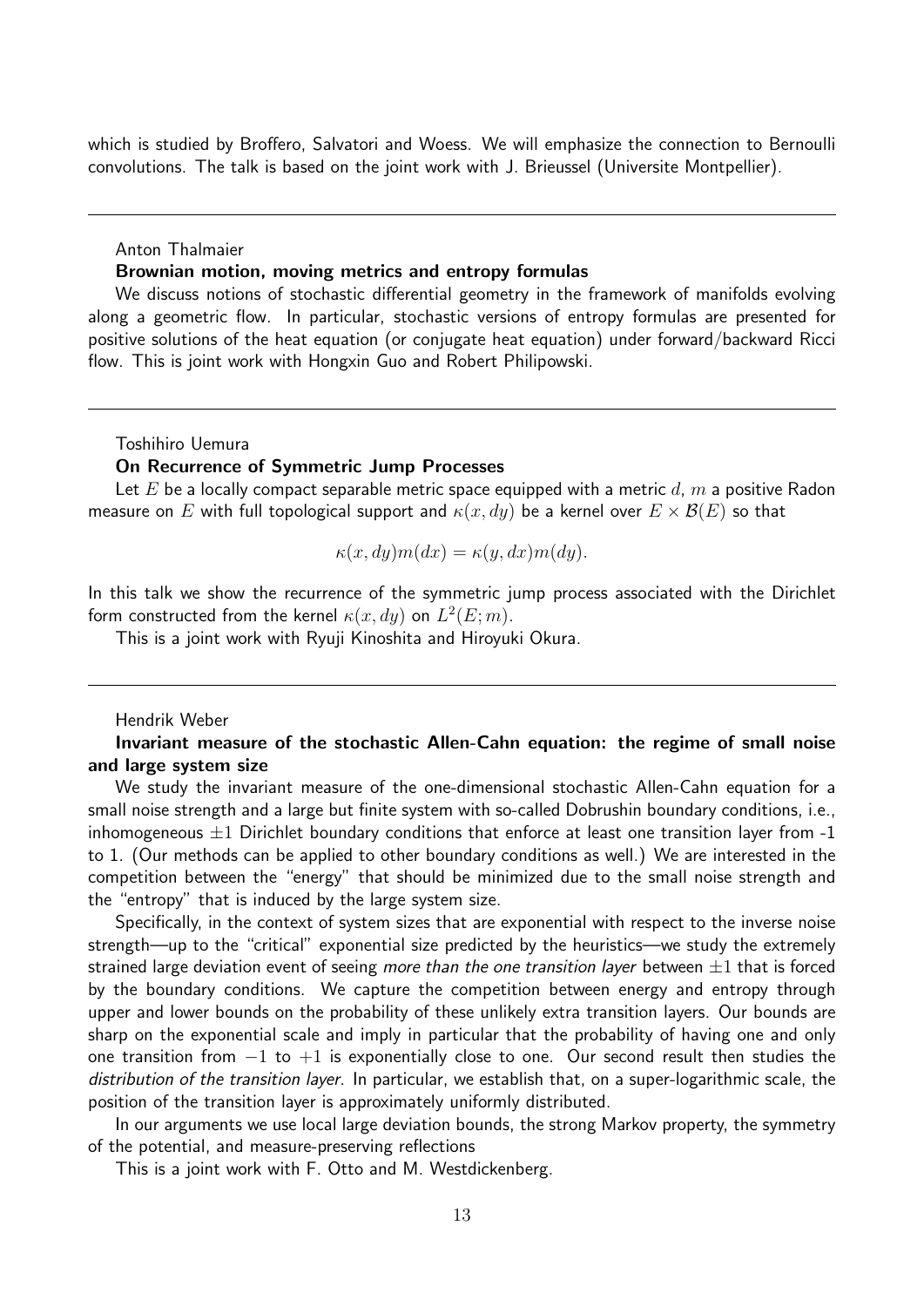### Kouji Yano

## Functional limit theorem for processes pieced together from excursions

By Ito's excursion theory, a process can be constructed by piecing together from excursions. The joint law of the process and its local time may be characterized by the pair consisting of the excursion measure and the stagnancy rate.

In this talk we discuss a general limit theorem for the joint laws of such processes and their local times via convergence of their excursion measures and stagnancy rates. We also give some applications to homogenization theorems.

Larisa Yaroslavtseva

# A deterministic algorithm based on discretized Wagner-Platen steps for quadrature of marginals of SDEs.

We consider the problem of approximating the expectation  $E f(X_1)$  of a function f of the solution  $X_1$  of a d-dimensional system of stochastic differential equations (SDE) at time point 1. We present a deterministic algorithm, which is based on a quadrature rule obtained by iteratively applying a discretized Wagner-Platen step together with strategies to reduce the diameter and the size of the support of a discrete measure. For Lipschitz continuous integrands f and smooth enough coefficients of the SDE this algorithm almost achieves an error of order  $1/d$  in terms of its computational cost. We further present lower bounds for the error of arbitrary deterministic algorithms in worst case settings with respect to classes of SDEs and classes of integrands defined in terms of smoothness constraints. In particular, it turns out that our algorithm is almost asymptotically optimal.

This is joint work with Thomas Mller-Gronbach (Passau) and Klaus Ritter (Kaiserslautern).

# Martina Zähle SPDE in metric measure spaces - regularity of the solution (joint work with E. Issoglio)

We consider parabolic SPDE in metric measure spaces associated with heat semigroups and multiplicative fractional space-time noise. The unique mild solutions with function values in fractional Sobolev spaces (see [1]) are shown to be Hölder regular in time. Some optimal relationships between the parameters are established, where fractional calculus is used as a main tool. In particular, the results can be applied to certain fractal spaces.

[1] Michael Hinz, Martina Zähle: Semigroups, Potential spaces and Applications to (S)PDE, Potential Anal. 36 (2012), 483-515.

### Stochastic semilinear equations and their associated Fokker-Planck equations

The main purpose of this talk is to prove existence and uniqueness of (probabilistically weak and strong) solutions to stochastic differential equations (SDE) on Hilbert spaces under a new approximation condition on the drift, recently proposed in [BDR10] to solve Fokker-Planck equations

Rongchan Zhu